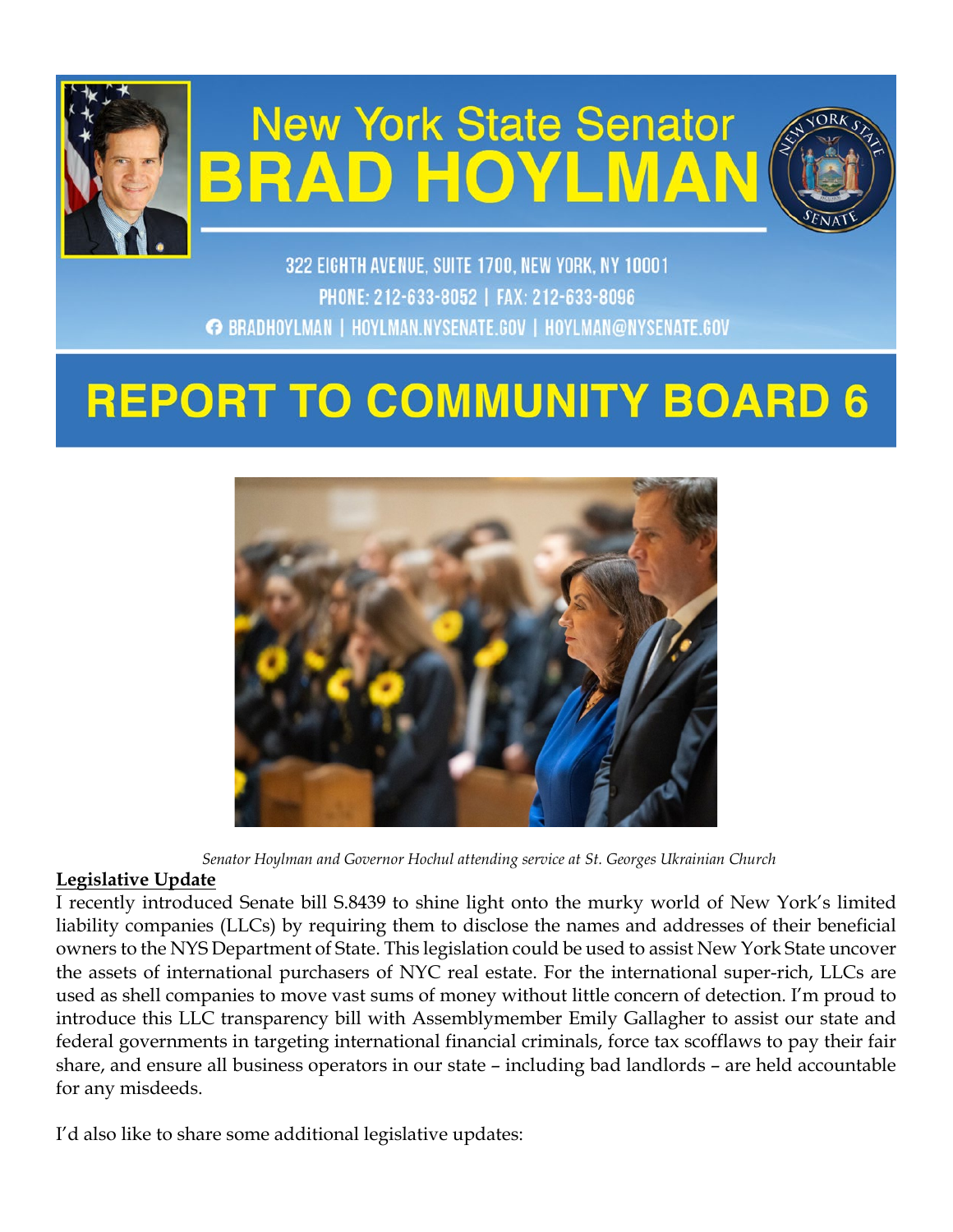My new bill, [S.8422,](https://www.nysenate.gov/legislation/bills/2021/s8422) directs New York State to apply for a Medicaid waiver so the State can reimburse long-term stays in large residential mental health institutions. New York is experiencing a severe shortage of in-patient mental health care options, especially for those suffering from serious mental illness, and the lack of Medicaid reimbursement for large institutions fails to provide an incentive for the provision of these services.

In response to [findings](https://www.nytimes.com/2022/02/15/us/san-francisco-police-rape-kit-dna.html) that revealed it was common practice in California for police to use a victim's DNA collected in a "rape kit" as DNA evidence to identify them as a suspect in unrelated crimes. I introduced legislation [S.8408](https://www.nysenate.gov/legislation/bills/2021/S8408) to ensure that is practice is not allowed in New York State and to confirm to survivors that we have their backs. This practice treats victims as criminals in cases completely unrelated to their sexual assault. When someone elects to have a sexual offense evidence kit exam, they are consenting to the use of their DNA for a very narrow focus: to hold the perpetrator of their assault accountable. Any other use is a violation of the survivor's privacy.

• This week I introduced [S.8423](https://www.nysenate.gov/legislation/bills/2021/s8423) to ensure that anti-retroviral medications are readily available to patients and not subject to procedural delays so that patients can start an HIV treatment regimen as soon as they are diagnosed or exposed to possible infection.

I introduced  $S.8424$  to reform New York's overly complex court system. Court reform is a oncein-a-generation opportunity to fix our labyrinthine state courts and make our judicial system fairer, especially for low-income litigants. I look forward to working with the Chief Judge and my legislative colleagues on a consolidation proposal that reflects these goals, while diversifying the bench and respecting our unionized workforce. As we emerge from the pandemic, now is the time to address the deficiencies in New York's court system.



# **Standing with Ukraine**

I'm proud to represent "Little Ukraine," a 150-year old community in the East Village. I recently visited a Ukrainian community center to show my support for constituents with family members in Ukraine, and offer support however I can to this community while Putin wages an immoral war against their home nation. I also attended a mass at St. George's Ukrainian Church with Governor Hochul (*photos above*).

#### **Tax Resources**

As many of you know, 2022 Tax Season is upon us (!). Here are some resources:

• **IT-201G Resident Income Tax Return Form.** Is your 2021 income \$73,000 or less? If so, you can prepare and file your federal and state returns for free using the New York State Department of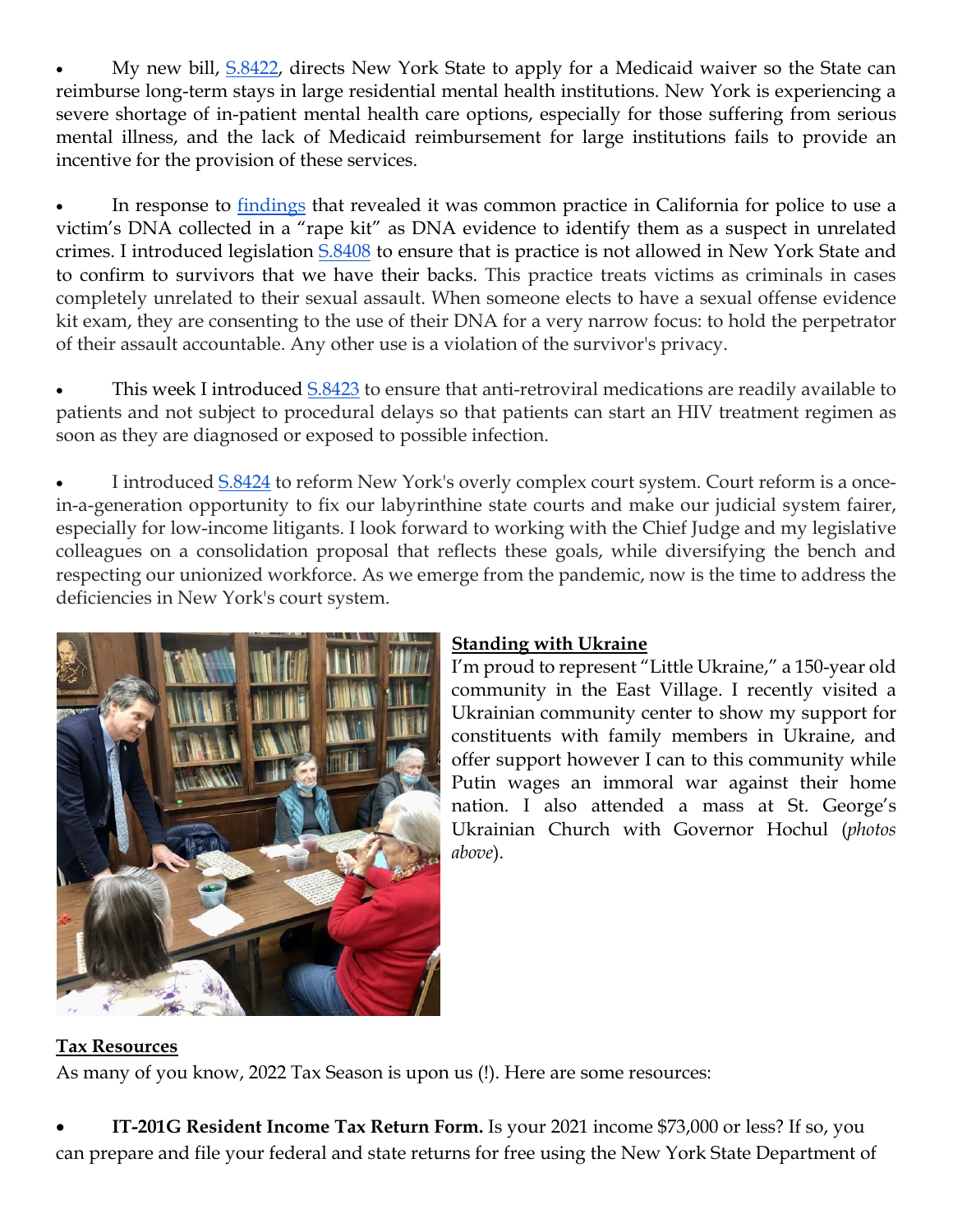Taxation and Finance website, [here.](https://www.tax.ny.gov/pit/ads/efile_addit201.htm) While you can e-file online for free, if you need help receiving a physical form, please call my office at 212-633-8052 or by email at [hoylman@nysenate.gov.](mailto:hoylman@nysenate.gov)

• **NYC Office of Consumer and Worker Protection Free Tax Help.** The NYC Office of Consumer and Worker Protection has free tax preparation with their certified volunteers. If you make \$72,000 or less, the Office of Consumer and Worker Protection can help you file your taxes for free, and there are options for in-person and drop-off services, in addition to virtual appointments and assisted self-prep. More information can be found [here.](https://www1.nyc.gov/site/dca/consumers/file-your-taxes.page)

• **1099-G Form for Unemployment Benefits.** My office has been receiving calls from constituents about getting access to their 1099-G forms to report their unemployment benefits in their taxes. Thankfully, there are two ways that the NYS Department of Labor has to get this form. On the Department of Labor's website the 1099-G form for calendar year 2021 will be available in your online account at [labor.ny.gov/signin](https://applications.labor.ny.gov/IndividualReg/) to download and print. You may also call them at : **1-888-209- 8124** if you do not have an online account with NYSDOL. This automated phone line allows you to request your 1099-G via U.S. Mail to the address that the DOL has on file for you.



#### **Rally for Restaurant Workers Living Wage**

I recently joined advocates from One Fair Wage and New York Communities for Change at [Charm's Thai](https://www.charmsnyc.com/) restaurant in support of two bills to make sure all restaurant workers get paid fair wages in addition to tips. The federal wage for tipped workers is only \$2.13/hour. I co-sponsor legislation to end the tipped minimum wage and recently introduced [S.8386](https://www.nysenate.gov/legislation/bills/2021/s8386) to provide forgivable loans to restaurants that pay their workers a full minimum wage plus tips. I'm proud to stand with the One Fair Wage movement and restaurants paying their workers living wages, like Charm's restaurant in Chelsea.



along with Brookfield Properties.

#### **Breaking Ground on the High-Line Connector**

The High Line is one of the greatest urban parks and urban reclamation projects in the world. Now, thanks to the Connector, the park will be directly and safely accessible from New York's newest transit hub: Moynihan Train Hall. The Connector began from Community Board 4's suggestions to protect pedestrians from vehicular traffic. I'm proud to have provided support to this project through the State Senate and commend Governor Hochul and Empire State Development for providing state funding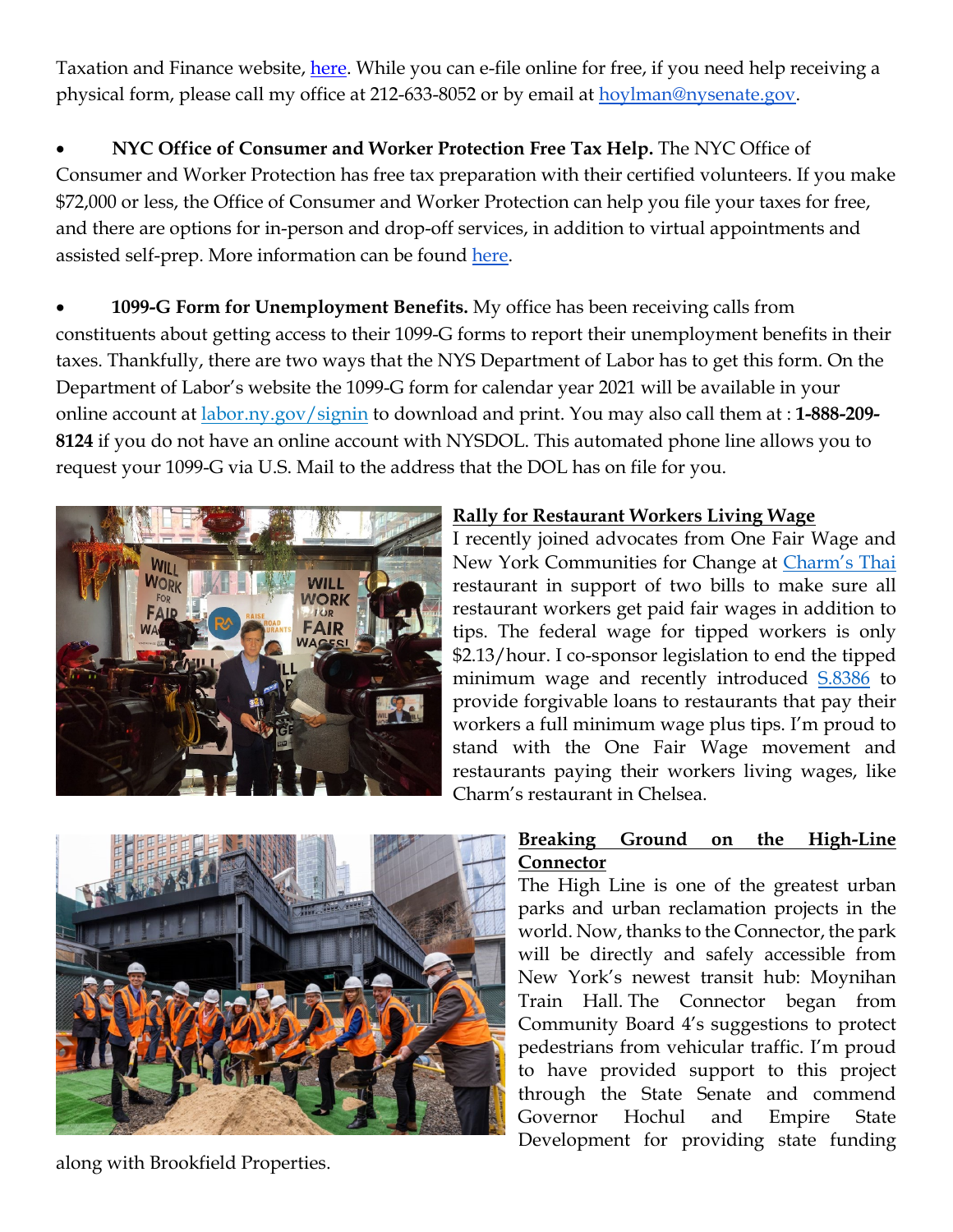#### **Fighting to Save Composting**

I recently introduced legislation to require New York City to provide composting services to every residential building, which is especially important since the City Administration has announced cuts to this program. Every year, homes throughout the city produce one million tons of organic waste (about 11 pounds of organic material per household, per week!) that could be reused in a sustainable way.

#### **We Need CHARAS as a Community Center**

Recently, I joined Council Member Carlina Rivera, Assembly Member Harvey Epstein, advocates and community members to reaffirm our support for CHARAS to be returned to the neighborhood as a community center. With the current owner in foreclosure, there is hope that this could be an opportunity to purchase the building, fulfilling the previous City Administration's pledge.

#### **Fighting for Survivors of Sexual Abuse**

On February 15th, I participated in a press conference with advocates, survivors, and Assembly Members Linda Rosenthal to support the Adult Survivors Act (S.66-A). This month marks three years since the Child Victims Act (CVA) became law. Until 2019, New York's statute of limitations for civil lawsuits arising out of sex crimes was prohibitively short for adult survivors. In most cases, survivors had one year to sue abusers directly. The Adult Survivors Act will create a one-year window for the revival of time-barred civil lawsuits for claims of sexual abuse committed against a person who was 18 or older at the time of the conduct.

#### **Supporting the Starbucks Union**

Earlier this month, I joined Congressman Nadler in visiting one of the Starbucks locations in our district that is in the process of unionizing. I will be staying in close contact with these workers to make sure Starbucks does not interfere with their legally protected right to organize. The next time you are in Starbucks, order your coffee under the name "Union Yes" to show your support!

# **Let My People Sit! Moynihan Needs Benches**

I led a letter to Amtrak CEO William Flynn and MTA Chair and CEO Janno Lieber, joined by Senator Robert Jackson, Representative Jerry Nadler, Manhattan Borough President Mark Levine, Assembly Member Richard Gottfried and Council Member Erik Bottcher, urging them to add additional seating in Moynihan's main hall. All New Yorkers, especially older adults, people with disabilities, and adults traveling with young children, deserve a clean, safe, and comfortable place to wait for their train. As all transit agencies work to bring back ridership, making stations as accessible and welcoming as possible should be top of mind. Read the full letter here: https://www.nysenate.gov/newsroom/press releases/brad-hoylman/letter-mta-amtrak-requesting-seating-moynihan-train-hall

# **Center for Urban Community Services Resources**

I am partnering with the Center for Urban Community Services to promote new resources they provide for anyone who may need them, including help with unemployment insurance, financial coaching, legal support services such as eviction protection assistance, and employment issues. Resources are free and open to any member of the public. If you or anyone else is interested, please call CUCS at 1-855-932-2827 or visit their website at www.cucs.org/connects. Please reach out to my office at **hoylman@nysenate.gov** if you have any issues.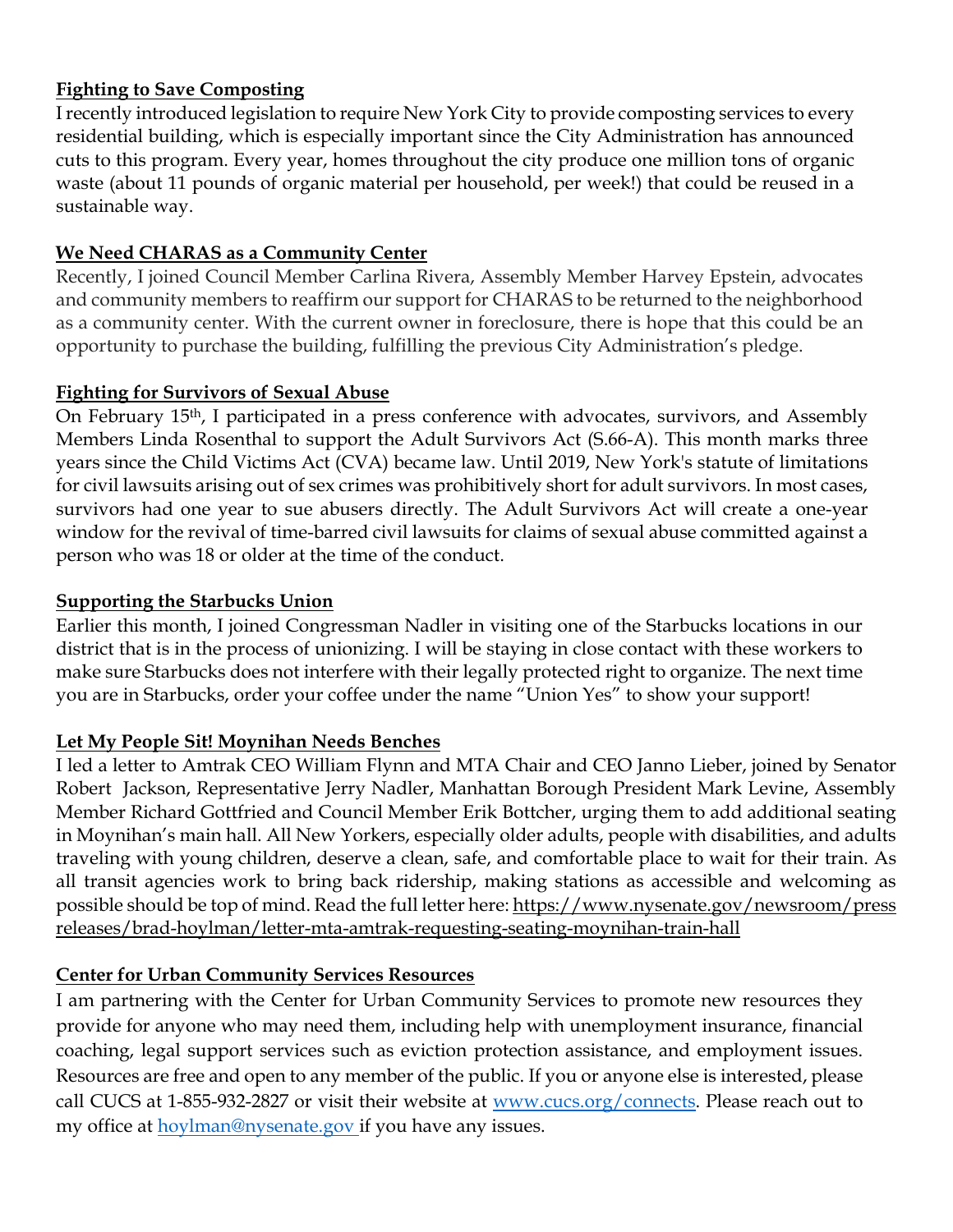#### **State Emergency Rental Assistance Program (ERAP)**

As of January 11th, 2022, the State Emergency Rental Assistance Program (ERAP) is accepting applications. ERAP funds can be used to help with rental arrears, utility arrears, and limited future rent payments. This is a federally funded program and as of January 2022, funds have been exhausted and relief is not guaranteed, but the state has requested more aid from the federal government. Meanwhile, applying for ERAP will provide tenants with specific protections as a final determination on their application is pending. More information, including information on eligibility and a link to apply, can be found here.

#### **Recent Con-Edison Rate Increase**

Some of you may have heard about large increases in Con Edison bills, primarily due to the significant increase in the price of electricity produced by natural gas. Con Edison also implemented a scheduled rate increase previously approved by the Public Service Commission in 2019. On February 11, the Department of Public Service sent a letter to Con Edison seeking that the utility provide more transparency to customers in the next billing cycle, reassess power supply billing practices to reduce the risk of price volatility, and improve customer communication regarding commodity pricing, particularly in advance of expected bill increases. The Department determined that the combination of higher market prices for natural gas and electricity, coupled with higher energy use due to cold weather, resulted in significantly higher bills for consumers. I am continuing to monitor this situation and will take legislative action as appropriate.

#### **Order Free At-Home Test Online**

The Biden Administration has announced that all Americans are now able to order four at-home tests at **no cost**. With the Omicron variant still being the dominant case of COVID-19, we must continue to stay vigilant. You can order for free here. If you have any questions, please feel free to reach out to my office at 212-633-8052 or hoylman@nysenate.gov

#### **Home Energy Assistance Program**

The Home Energy Assistance Program (HEAP) is a federally funded program designed to help low-income homeowners and renters pay for utility and heating bills. Regular HEAP opened October 1st, 2021 while Emergency HEAP opened January 3rd, 2022. The program is set to run through March 15th, 2022. For more information on eligibility and the application process, please visit https://otda.ny.gov/programs/heap/.

# **Pandemic Electronic Benefit Transfer (P-EBT)**

The Pandemic Electronic Benefit Transfer (P-EBT) Food Benefits is a temporary federal food program to help families make up for school meals that were missed while students studied remotely. Families can expect \$820-1300 for the 2020-2021 school year, exact amounts will vary based on the number of days a student was learning remotely.

#### **Service: FREE Notary**

It's getting harder to find notaries in the city. In response, I'm happy to offer my notary services for free to the community. If you are in need of notary services, please call me to make an appointment and I will personally notarize your documents. Proof of vaccination is required. Call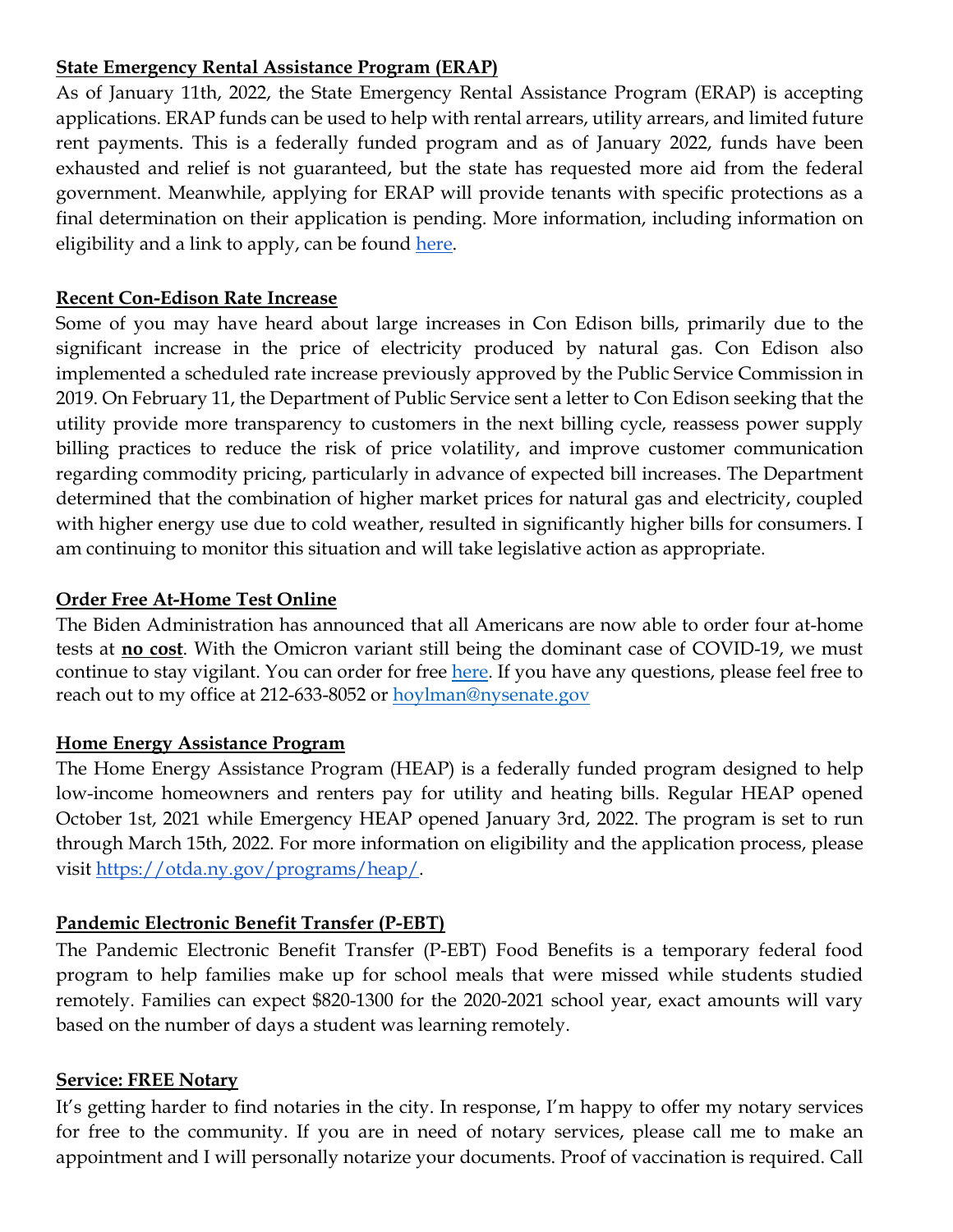212-633-8052 to schedule an appointment.

#### **COVID-19 Vaccine Information**

Visit https://vaccinefinder.nyc.gov/locations and enter your zip code to view all vaccination sites. You can filter by vaccine type and walk-up availability. If you are doing a walk-up appointment be sure to check the hours of the site before you go!

There are mobile vans and pop-up sites providing vaccines throughout all 5 boroughs. Check this site to see the location and times for the coming week:

https://www1.nyc.gov/site/coronavirus/vaccines/covid-19-vaccines.page#nycmobilevax

You can still schedule your appointment, including one just for a second dose. Visit https://vax4nyc.nyc.gov/patient/s/ or call 877-VAX-4NYC (877-829-4692).

#### **Booster Shots**

Boosters are widely available across New York City. Head here to learn more about eligibility or to find a location for you to receive a booster:

https://www1.nyc.gov/site/doh/covid/covid-19-vaccines.page

#### *Who is eligible for a booster shot & which booster should you get?*

People who received both doses of the **Pfizer or Moderna** vaccine at least five months ago are eligible for a booster shot. To receive a booster shot, you must be one of the following: ● 12+ with two vaccinations from either Pfizer or Moderna.

- o Those 12-17 are only approved for the Pfizer vaccine and booster at this time. o Those 18+ are approved for a booster from any brand, although it is recommended that they get a booster shot from the same brand.
- Everyone 18+ who received **Johnson & Johnson** at least two months ago should get a booster. While Johnson & Johnson recipients can get any of the three brands, the CDC recommends getting an mRNA booster (Pfizer) as they are more effective. If you're not sure which booster to get, speak with your doctor.

#### *Reminders:*

- At the vaccination site, you will receive a card with your name, date of birth, the vaccine you received, and the place and date you received it. Keep it in a safe place and make a photocopy or take a picture just in case you lose it. If you got the Pfizer or Moderna vaccine, bring the card with you when you go for your second shot. If you are fully vaccinated but lost your COVID-19 Vaccination Record Card or need verification of your vaccine status, you can request a copy of your COVID-19 vaccination record online. Vaccines are available at no cost to you and regardless of immigration status.
- The Excelsior Pass is a voluntary way to provide digital proof of vaccination on your smartphone. Businesses and entertainment venues can scan and validate the pass to ensure you meet any COVID-19 vaccination or testing requirements for entry. When using the pass, you'll be asked to show a photo ID that shows your name and birth date to verify identity. Visit https://portal.311.nyc.gov/article/?kanumber=KA-03386 for